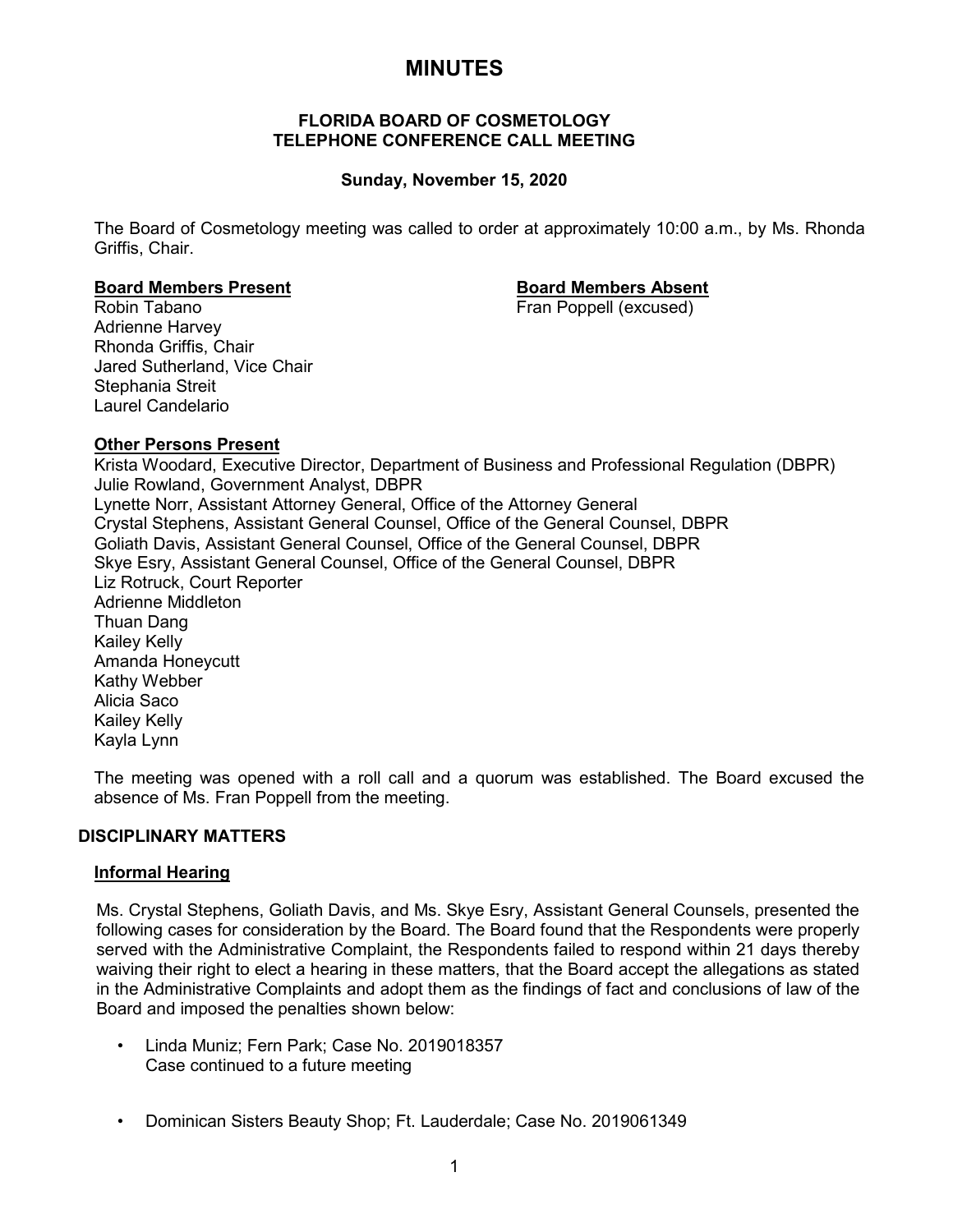\$500 fine and \$119 costs to be paid within six months

- Maritza Beauty Salon; Lantana; Case No. 2020000138 \$1,000 fine and \$62.58 costs to be paid within six months
- Parisian Nail Spa Miami; Miami; Case No. 2020005230 \$300 fine and \$56.67 costs to be paid within six months
- Thuy Nguyen; Tampa; Case No. 2020016191 \$269.66 costs only; revocation of license FV9617262
- Elite Nails & Spa; West Palm Beach; Case No. 2019047124 This case was pulled from the agenda
- Tung Pham; West Palm Beach; Case No. 2019050027 This case was pulled from the agenda

# **Election of Waiver of Rights and Final Order**

Ms. Stephens, Mr. Davis, and Ms. Esry presented the following cases for consideration by the Board. The Board found that the Respondents were properly served with the Administrative Complaint, and have elected to waive their rights to a hearing in these matters. The Board moved to accept the allegations as stated in the Administrative Complaint and adopt them as the findings of fact and conclusions of law of the Board and imposed the penalties shown below:

- Tien Nguyen; Panama City; Case No. 2019059096 \$500 fine and \$28.92 costs to be paid within six months
- H Famous Nails; Oakland Park; Case No. 20200009542 \$950 fine and \$135.85 costs to be paid within six months
- Creative Nails by T; Port St. Lucie; Case No. 2020010173 \$500 fine and \$179.16 costs to be paid within six months
- Lovely Nails & Spa by CP; Riviera Beach; Case No. 2020011116 \$850 fine and \$162.83 costs to be paid within six months

# **Motion for Waiver of Rights and Final Order**

Ms. Stephens, Mr. Davis, and Ms. Esry presented the following cases for consideration by the Board. The Board found that the Respondents were properly served with the Administrative Complaint, the Respondents failed to respond within 21 days thereby waiving their right to elect a hearing in this matter, that the Board accept the allegations as stated in the Administrative Complaint and adopt them as the findings of fact and conclusions of law of the Board and imposed the penalties shown below:

- Creative Family Nails Spa; Port St. Lucie; Case No. 2020004414 \$500 fine and \$130.16 costs to be paid within six months
- Thi Nguyen; Odessa: Case No. 2020015857 \$138.96 costs only; revocation of license FV9617594
- Nails West Bar; Boca Raton; Case No. 2020011864 \$250 fine and \$161.71 costs to be paid within six months
- Sharpe Image Hair Salon; West Palm Beach; Case No. 2020003490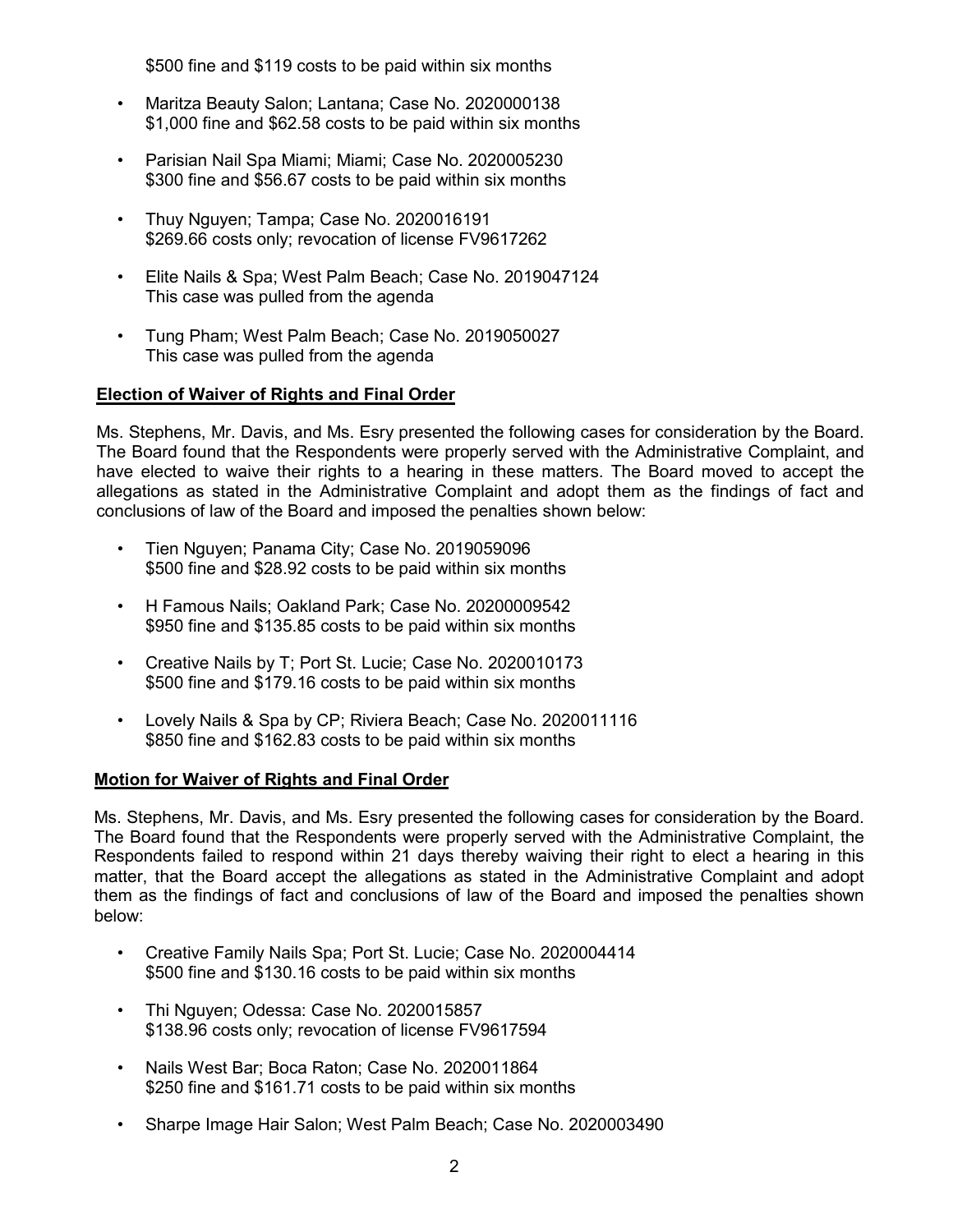\$1,800 fine and \$184.38 costs to be paid within six months Suspension of license CE9993817 until successful re-inspection

- Behnosh Ghaini; Tallahassee; Case No. 2018062863 \$1,000 fine and \$457.68 costs to be paid within six months Suspension of license FB9722738 for 20 months
- Luminous Nails and Spa; Port St. Lucie; Case No. 2020004108 \$450 fine and \$195.50 costs to be paid within six months Re-inspection of license CE9994851 within 30 days
- Tender Touch; Pompano Beach; Case No. 2020006205 \$1,200 fine and \$82.56 costs to be paid within six months Suspension of license CE9978565 for 30 days
- NY Beauty Supply; Tamarac; Case No. 2020003290 \$1,700 fine and \$82.56 costs to be paid within six months Suspension of license CE10003410 for 30 days
- Claude Thomas; Lauderdale Lakes; Case No. 2019054508 \$500 fine and \$84.98 costs to be paid within six months
- Mardona Estime; Pompano Beach; Case No. 2020007900 \$500 fine and \$82.56 costs to be paid within six months
- Venetian Nail Spa; Jupiter; Case No. 2020010096 This case was pulled from the agenda
- Tung Pham; West Palm Beach; Case No. 2020002179 \$500 fine and \$146.49 costs to be paid within six months
- Courtney Amour Beauty Bar and Spa; Gainesville; Case No. 2020012349 \$350 fine and \$206.63 costs to be paid within six months
- Bich Nguyen; Tampa; Case No. 2020015881 \$117.83 costs only; revocation of license FS913023
- Nhat Pham; Tampa; Case No. 2020015659 \$75.17 costs only; revocation of license FV9615169
- Van Le; Riverview; Case No. 2020015663 \$84.39 costs only; revocation of license FV9614784
- Truong Nguyen; Tampa; Case No. 2020015669 \$133.34 costs only; revocation of license FV9613741
- Impression Beauty Salon; Sunrise; Case No. 2019051496 \$350 fine and \$84.98 costs to be paid within six months
- Thuan Dang; Crestview; Case No. 2020001938 \$250 fine and \$44.58 costs to be paid within six months
- Nail Experts; Crestview; Case No. 2019045468 \$250 fine and \$20.88 costs to be paid within six months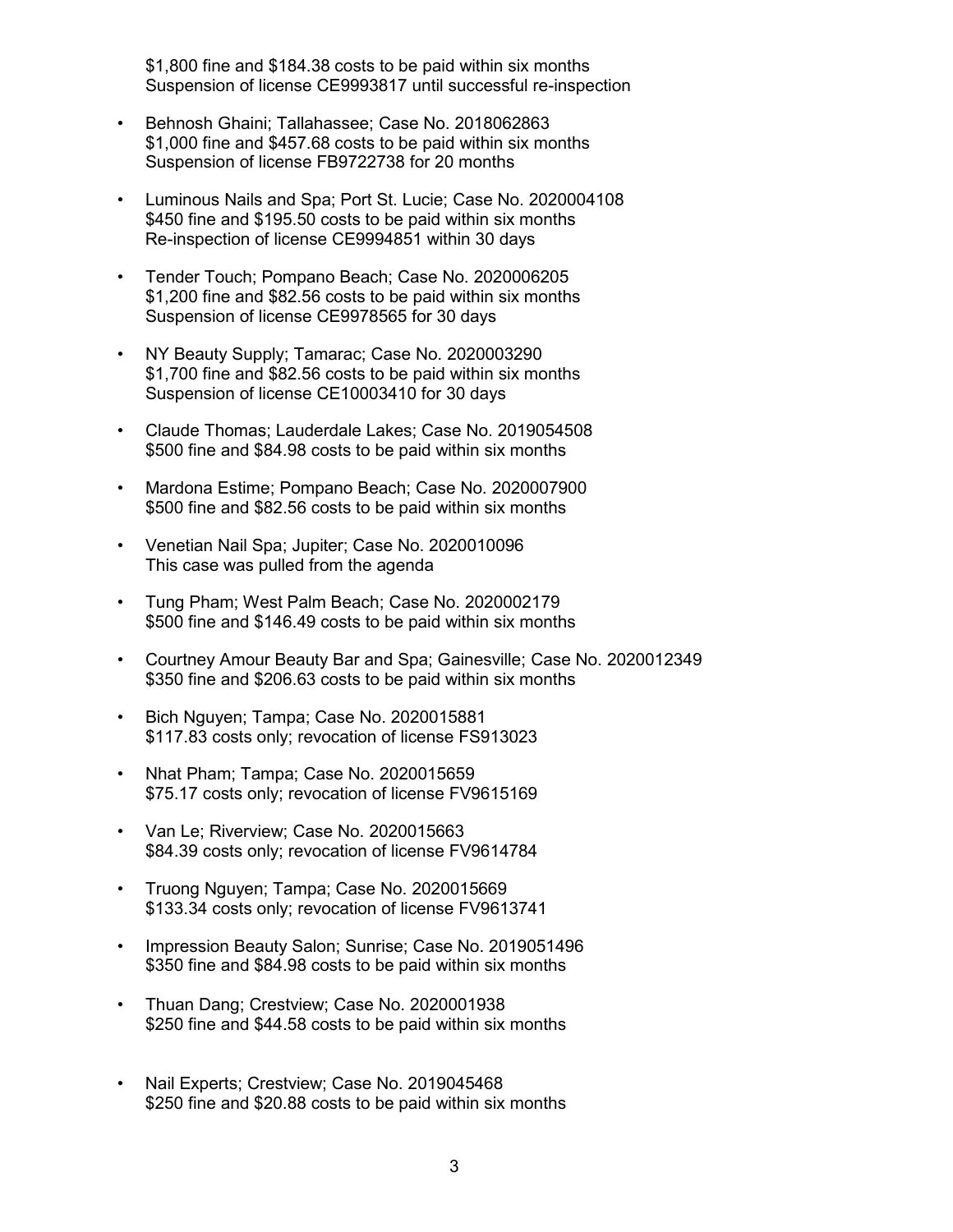- Madeleine Ravelo; N. Miami; Case No. 2019042646 \$107.38 costs only; revocation of license FB9766165
- Tipsy Salon and Spa; Ft. Lauderdale; Case No. 2019060910 \$250 fine and \$94.60 costs to be paid within six months
- Serenity Nail & Spa; Panama City; Case No. 2020001953 \$500 fine and \$44.58 costs to be paid within six months
- USA Nails & Day Spa; Ft. Lauderdale; Case No. 2019061375 \$700 fine and \$92.99 costs to be paid within six months
- Xuan Le; Stuart; Case No. 2019063111 \$500 fine and \$146.49 costs to be paid within six months
- Thien Quang Hoang; Niceville; Case No. 2020004560 \$500 fine and \$267.19 costs to be paid within six months
- Keren Narcisse; Lake Worth; Case No. 2019058868 \$500 fine and \$179.16 costs to be paid within six months
- Poze Net Barbershop and Beauty Salon; N. Miami; Case No. 2020007984 \$600 fine and \$57.13 costs to be paid within six months
- Maureen Mowry; Holiday; Case No. 2019053576 \$500 fine and \$112.46 costs to be paid within six months
- Crownedbykk; Pompano Beach; Case No. 2020007639 \$500 fine and \$82.56 costs to be paid within six months
- Elite Nails & Spa; West Palm Beach; Case No. 2020003030 \$1,200 fine and \$175.03 costs to be paid within six months Suspension of license CE10004672 until successful re-inspection
- Xuan Le; Stuart; Case No. 2020013988 \$500 fine and \$146.49 costs to be paid within six months
- Phuoc Bui; Port St. Lucie; Case No. 2020013984 \$500 fine and \$179.16 costs to be paid within six months
- Nicole's Unisex Beauty Salon; N. Miami; Case No. 2020013537 \$650 fine and \$56.13 costs to be paid within six months
- Tam Nguyen; Tampa; Case No. 2020015874 \$191.55 costs only; revocation of license FV9617589
- Minh Nguyen; St. Petersburg; Case No. 2020016160 \$355.23 costs only; revocation of license FV9614784
- An Le; Tampa; Case No. 2020015665 \$84.39 costs only; revocation of license FV9613815

# **NEW BUSINESS**

Declaratory Statement – Jayne Chandler